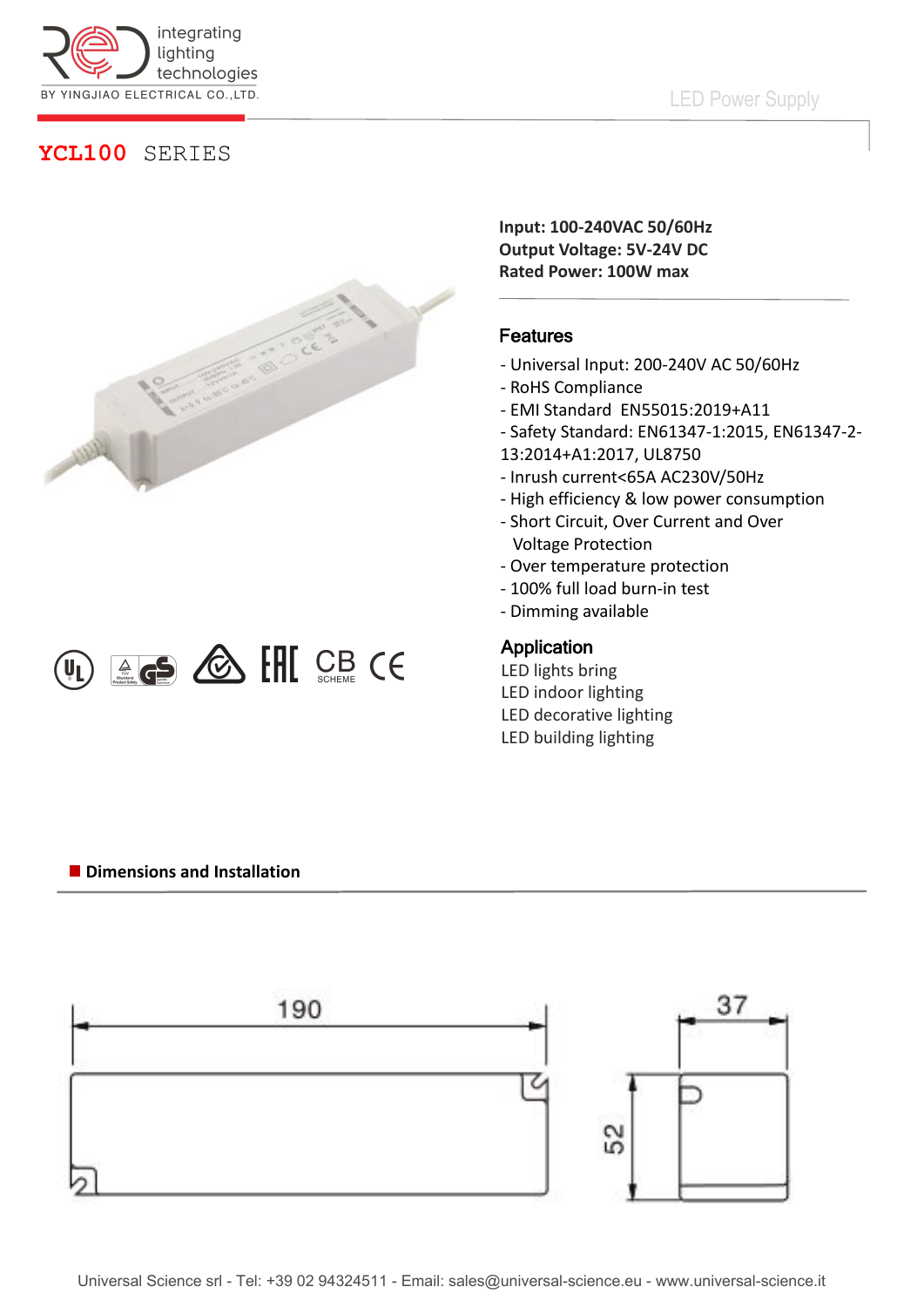

LED Power Supply

## **YCL100** SERIES

| MODEL DETAIL SPEC. |                               | YCL100-1208330                                                                           | YCL100-2404160 |
|--------------------|-------------------------------|------------------------------------------------------------------------------------------|----------------|
| <b>INPUT</b>       | Input Voltage:                | 100-240VAC/200-240VAC                                                                    |                |
|                    | Input Frequency:              | 50/60Hz                                                                                  |                |
|                    | Inrush Current:               | 65A/230VAC at full load                                                                  |                |
|                    | <b>AC Current:</b>            | 0.21A/230VAC                                                                             |                |
|                    | Leakage Current:              | <0.25mA/240VAC                                                                           |                |
|                    | Efficiency:                   | 88%                                                                                      | 88%            |
| <b>OUTPUT</b>      | DC Voltage:                   | 12 <sub>V</sub>                                                                          | <b>24V</b>     |
|                    | <b>Rated Current:</b>         | 8330mA                                                                                   | 4160mA         |
|                    | Rated Power:                  | 100W                                                                                     | 100W           |
|                    | Voltage Tolerance:            | ±5.0%                                                                                    | ±5.0%          |
|                    | Ripple and Noise:             | 120mVp-p                                                                                 | 240mVp-p       |
|                    | Line Regulation:              | ±3%                                                                                      |                |
|                    | Load Regulation:              | ±5%                                                                                      |                |
|                    | Setup, Rise, Hold Up time:    | 1s, 10ms/60ms 230VAC 1000ms, 1ms/25ms 115VAC at full load                                |                |
| ENVIRONMENTAL      | <b>Operating Temperature:</b> | -20 ~ +60 (Refer to "Derating Curve")                                                    |                |
|                    | <b>Storage Temp:</b>          | -40 $^{\circ}$ C ~ 85 $^{\circ}$ C                                                       |                |
|                    | <b>Storage Humidity:</b>      | 20 ~ 95% RH                                                                              |                |
|                    | <b>Working Humidity:</b>      | 20 ~ 95% RH non-condensing                                                               |                |
| <b>PROTECTION</b>  | Over Load:                    | Above 105% rated output power                                                            |                |
|                    |                               | Protection type: Hiccup mode, recovers automatically after fault condition<br>is removed |                |
|                    | Over Voltage:                 | 12V:13.8 ~ 16.2V 24V:27.6 ~ 32.4V                                                        |                |
|                    |                               | Protection type: Shut down o/p voltage, re-power on to recover                           |                |
|                    | Over Temperature:             | Shut down o/p voltage, re-power on to recover                                            |                |
| SAFETY & EMC       | <b>Safety Regulations:</b>    | EN61347-2-13:2014+A1:2017,EN61347-1:2015;EN62493:2015                                    |                |
|                    | Withstand Voltage:            | I/P-O/P:3750KVAC                                                                         |                |
|                    | Harmonic                      | EN61000-3-2 Class C EN61000-3-3                                                          |                |
|                    | EMI:                          | Compliance to EN55015                                                                    |                |
|                    | EMS:                          | Compliance to 61547:2009                                                                 |                |
| <b>OTHER</b>       | MTBF:                         | 200,000 Hours Minimum at Full Load at 25°C Ambient                                       |                |
|                    | Size:                         | 190*52*37mm                                                                              |                |
|                    | Weight:                       | 610g / pcs                                                                               |                |
|                    | Packaging:                    | 20PCS/CTN                                                                                |                |